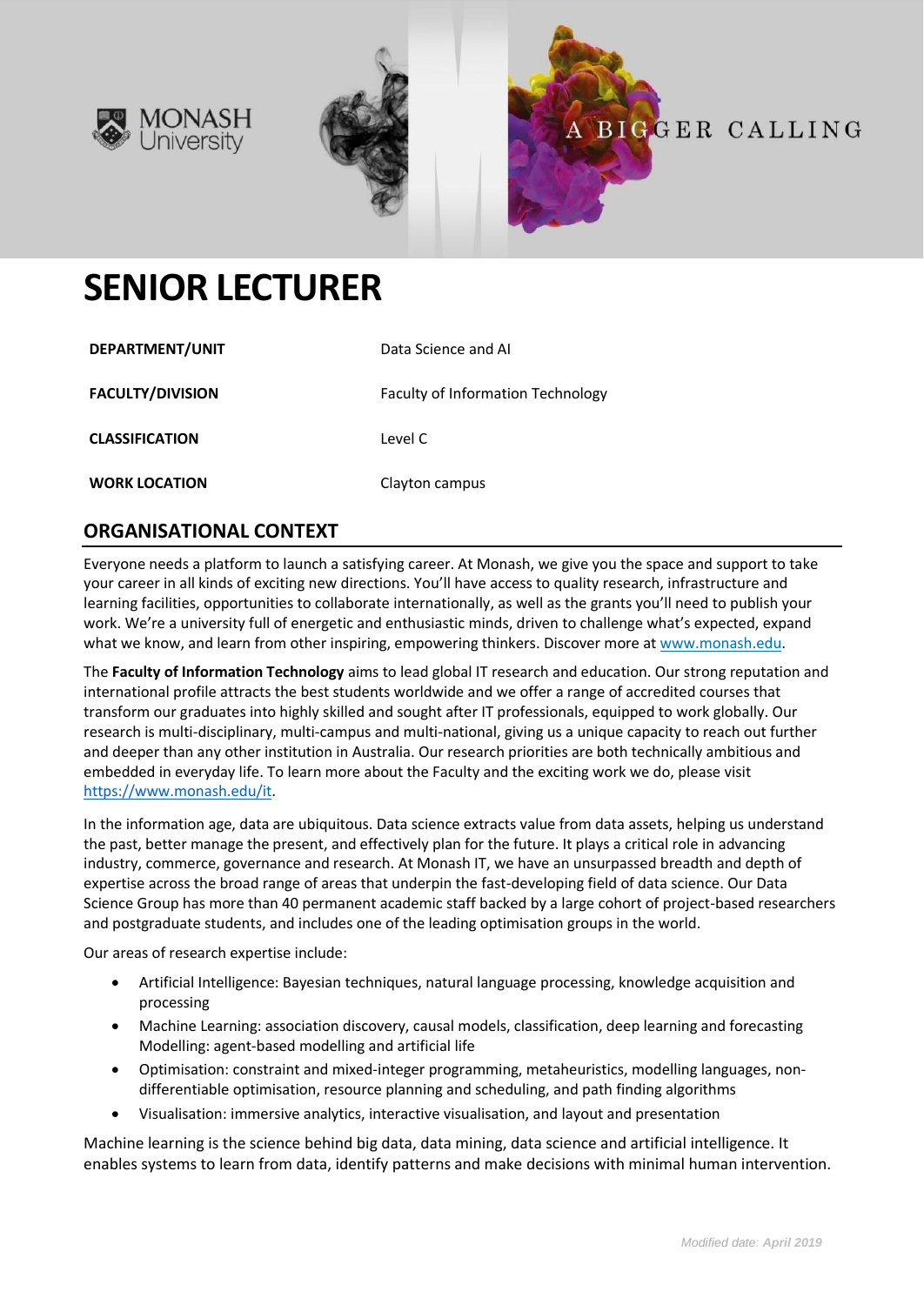To learn more, please visit [https://www.monash.edu/it/our-research/strengths/data-science/machine](https://www.monash.edu/it/our-research/strengths/data-science/machine-learning/home)[learning/home.](https://www.monash.edu/it/our-research/strengths/data-science/machine-learning/home)

#### **POSITION PURPOSE**

A Level C academic is expected to make significant contributions to the teaching effort of the Data Science and AI group, and widely of the university and to carry out activities to maintain and develop their scholarly, research and/or professional activities relevant to the profession or discipline. An academic at this level is also expected to play a major role in scholarship, research and/or professional activities.

**Reporting Line:** The position reports to the Group Lead, Data Science and AI

**Supervisory Responsibilities:** Not applicable

**Financial Delegation:** Not applicable

**Budget Responsibilities:** Not applicable

#### **KEY RESPONSIBILITIES**

Specific duties required of a Level C academic may include:

- **1.** Foster and conduct high quality research appropriate to the discipline including publications in world-leading conferences and journals
- **2.** Supervision of research students and early career researchers
- **3.** Establishing and participation in successful research teams, research units or centres and fostering interdisciplinary research
- **4.** Preparation of research proposals to obtain competitive external research funding from governmental and non-governmental sources
- **5.** Preparation and delivery of lectures and seminars, including the setting and marking of assessment material
- **6.** Directing subject coordination overseeing and/or delivering tutorials, practical classes, demonstrations, workshops, and studio sessions
- **7.** Supervision and mentoring of undergraduate and postgraduate students engaged in coursework and research projects
- **8.** Active engagement in professional activities, both internally and externally, including program committees, engagement with industry, and outreach programmes, as appropriate
- **9.** Execution of administrative functions, as required, to contribute to the successful operation of the Faculty
- **10.** Attendance at departmental, school and/or faculty meetings, and/or membership of a number of committees

#### **KEY SELECTION CRITERIA**

#### **Education/Qualifications**

- **1.** The appointee will have:
	- A doctoral or masters qualification in the relevant discipline area or equivalent accreditation and standing and/or recognised significant experience in the relevant discipline area

#### **Knowledge and Skills**

**2.** Possess a high level of interpersonal skills and demonstrated ability to work both independently and as part of a team, across both the education and service sectors